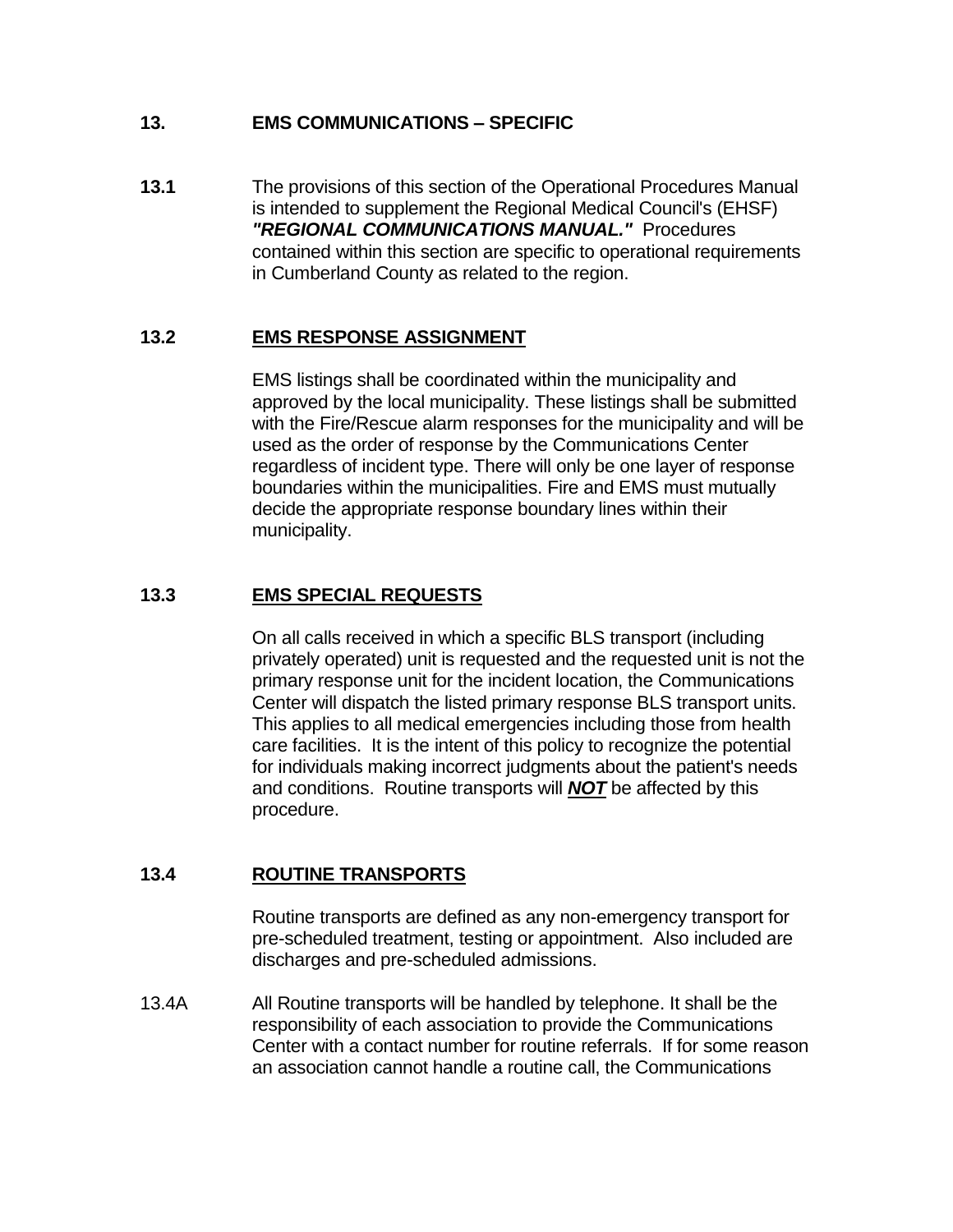Center *WILL NOT* be responsible for contacting another association to handle the pre-scheduled call.

13.4B *Radio Procedures* - Routine Transports - All transmissions will be made on 800 Med Dispatch. Only the following radio status reports will be transmitted when units are involved with routine transports:

> *On Routine* - when an ambulance is committed to a routine, not available for emergency service.

*Available* - ready for response.

## **13.6 MEDICAL EMERGENCIES**

#### 13.6A *Definition*

A situation which requires immediate medical attention based on signs and symptoms provided by caller interrogation as defined in Section 6.1H.

#### 13.6B *Dispatching*

- 1. ALS/BLS Services UHF / 800 Med Dispatch
- 2. QRS Services UHF / 800 Med Dispatch / Conventional Fire 1 / 800 Fire 1
- 3. Fire Department special requests Conventional Fire 1 / 800 Fire 1
- 4. Upon response by all field units or at the time discretion of the communications operator, a patient update will be provided along with any pertinent location information.
- 13.6C *Response Requirements* on all Medical Emergency dispatches, a four minute time limit exists for BLS Ambulance and ALS Medic Units. Anytime the primary service does not have a unit *responding* within four minutes, the next due service will be dispatched regardless of the primary unit's status. The Communications Center will advise the primary service of any fire department and/or QRS unit failing to respond if they have been dispatched. Fire department response including QRS units will follow the dispatch policy as defined in Section 12.3.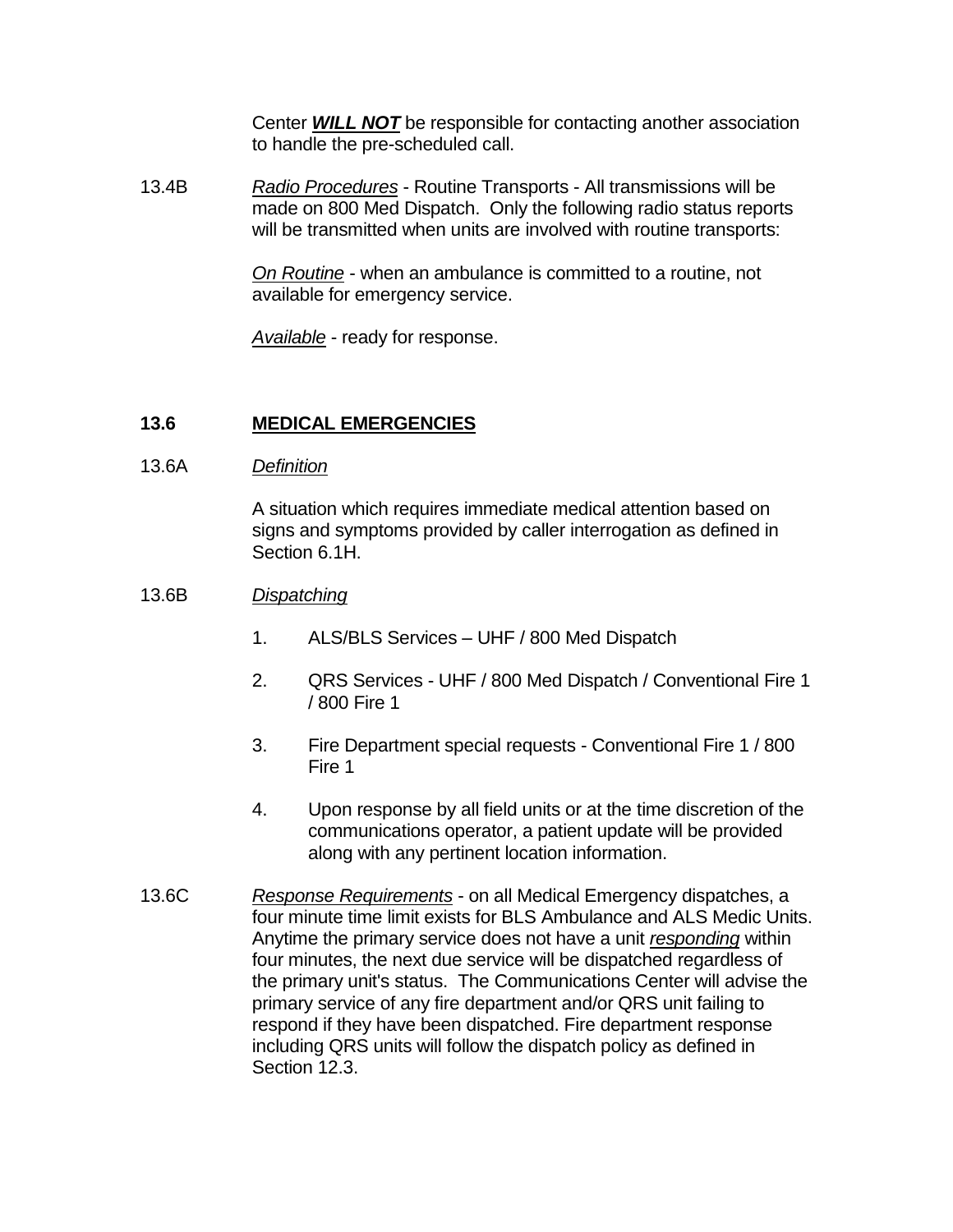- 13.6D *EMS Response Systems - Defined* The Communications Center uses the following defined response system of EMS in the County.
	- 1. *Run and Respond* EMS companies whose crews respond directly will have a re-dispatch after two (2) minutes. If after four (4) minutes of initial dispatch a unit is not responding, another re-dispatch will occur to include sending next due service.

### 13.6E *Talk Group Assignments*

- 1. BLS/ALS Units
	- a. On-the-air, crew status, responding 800 Med Dispatch
	- b. On-the-scene 800 Med Dispatch
	- c. A separate EMS operations talk group will be assigned as required or requested. EMS units will initially assume the same operational talk groups as assigned to Fire/Rescue during mutual incidents.
	- d. Enroute to hospital 800 Med Dispatch
	- e. Patching Assume use of the appropriate 800 Hospital talk group. Contact Cumberland Med for patch activation.
	- f. Hospital arrival 800 Med Dispatch
	- g. Available 800 Med Dispatch
- 2. QRS Units
	- a. On-the-air, responding 800 Med Dispatch
	- b. On-the-scene 800 Med Dispatch
	- c. Available 800 Med Dispatch
- 3. Conditional Fire Department AED/Medical Assist Responses and Special Medical Assist Responses. Conditional refers to companies who respond to certain EMS calls dependant upon the availability for first due services or other qualifiers.
	- a. All traffic is to be on 800 Fire 1 unless directed to alternate talk group by the Communications Center.

13.6F *Hospital Alerting*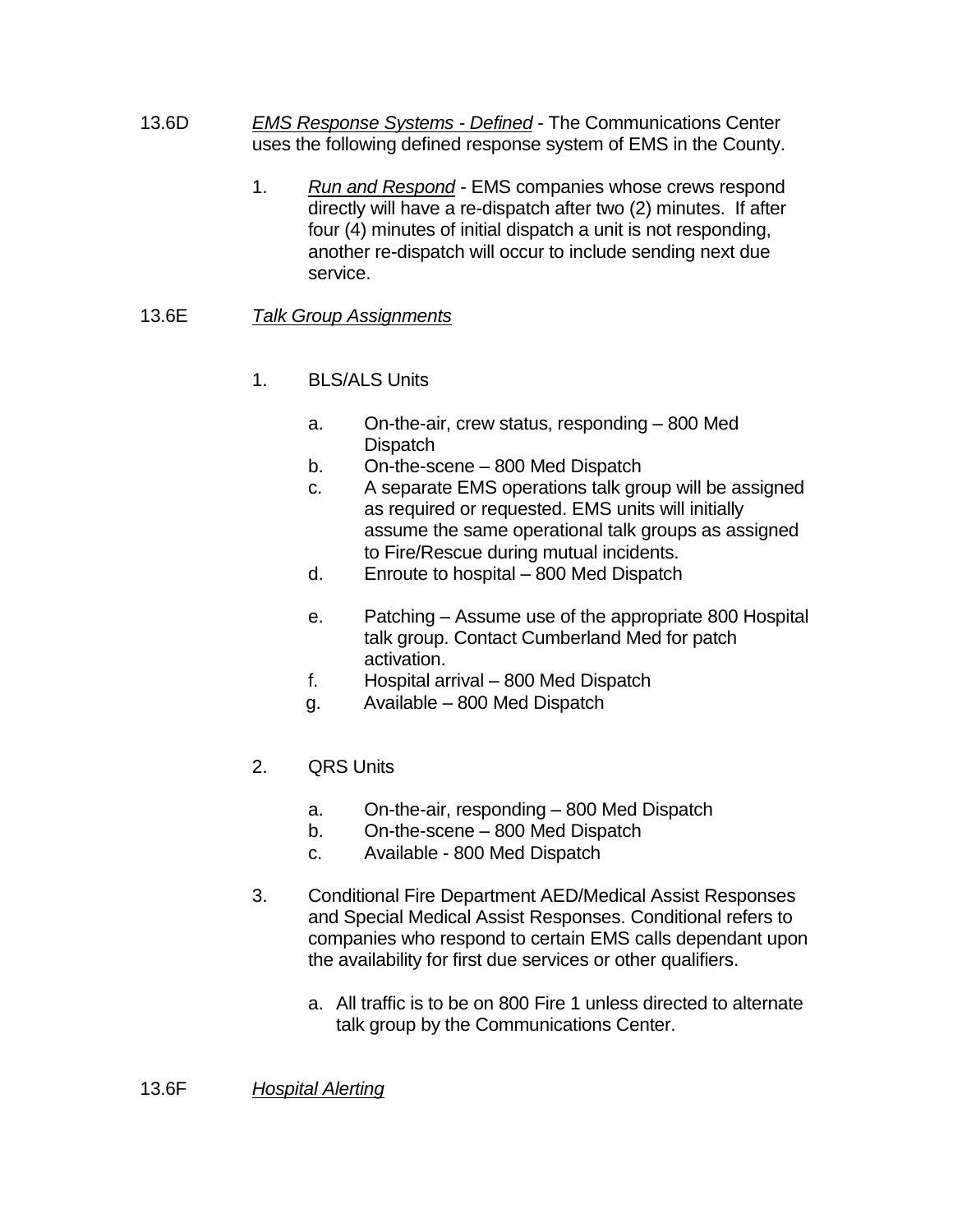- 1. Notifications will be done on the assigned Hospital Notifications talk group.
- 2. Medical Command communications will be done on the assigned Hospital Medical Command talk group.
- 3. Notifications and Medical Command reporting will be in a concise manner in accordance to established protocols of the Regional Medical Director.
- 4. BLS and/or ALS will be advised of any hospital bypass or divert actions which exist during the EMS incident which may subsequently affect their patient destination. This information will be given to the BLS unit when the Center is advised of their *response*.

# **13.7 MOTOR VEHICLE ACCIDENT/RESCUE CALLS**

#### 13.7A *Dispatch*

EMS and Fire/Rescue Service will be dispatched in accordance to the Municipal Pre-Planned Fire and EMS Response System (Box System) to Motor Vehicle Accidents and Rescue Calls, which have reported injuries. In any incident in which injuries cannot be confirmed, an appropriate level of response will be dispatched. Exception to this will be incidents in which there is reasonable doubt of injuries, such as parking lot accidents.

#### 13.7B *Radio Procedure*

- 1. The radio procedures for Auto Accidents/Rescue will be the same as for Medical Emergencies.
- 2. EMS/Fire units should establish a unified Command on the assigned incident talk group as soon as possible. All radio traffic to the Communications Center concerning the scene update or requests should be made through the Incident Command. This is specifically referred to in Section 11.5.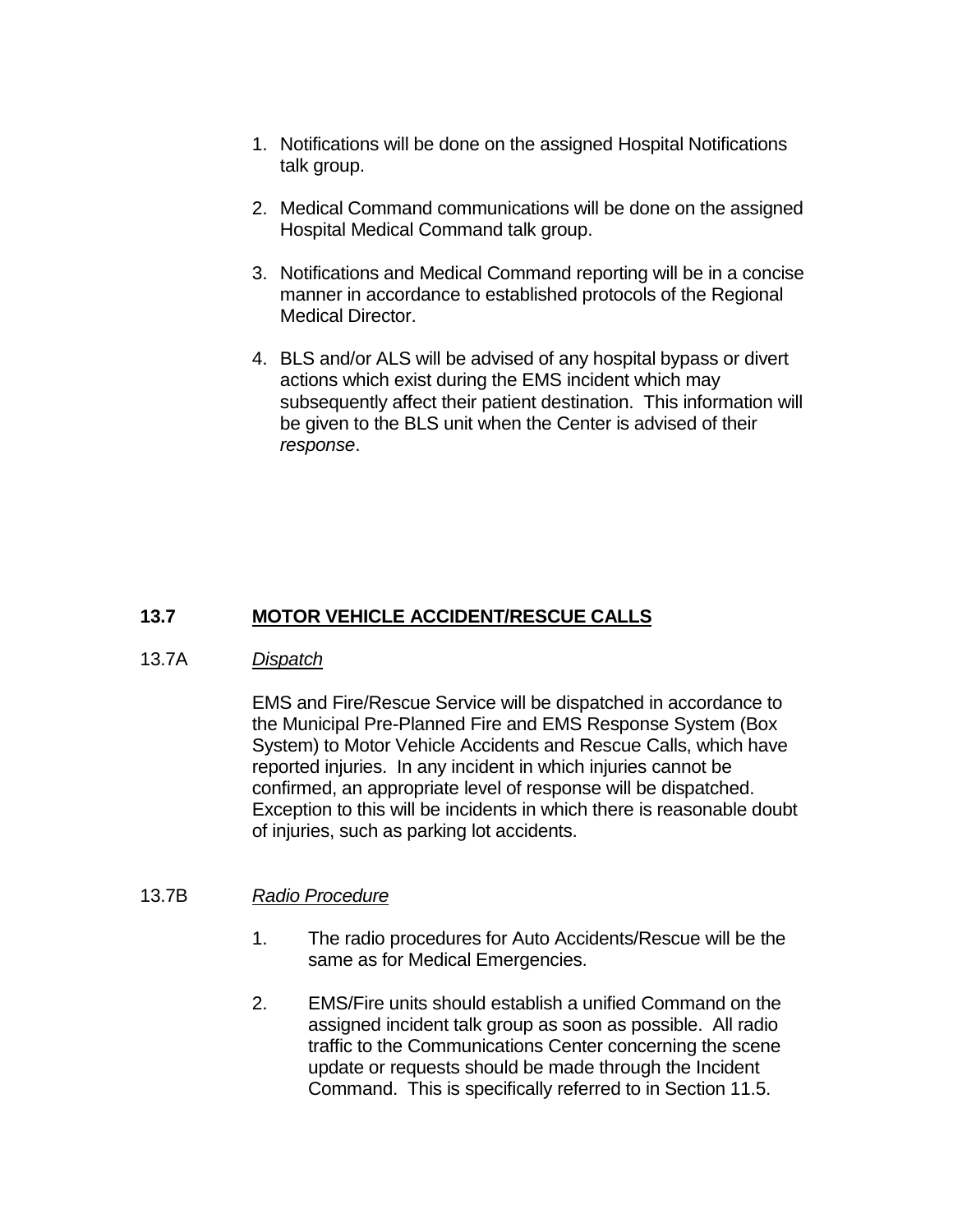# **13.8 ADVANCED LIFE SUPPORT**

- 13.8A ALS units will be dispatched in accordance to the Medical Priority Dispatch System (MPDS) as defined in Section 6.1H. Any individual serving in an official public safety capacity, such as a Fire Chief, EMT, Paramedic or Law Enforcement Officer can upgrade a non-ALS response if scene conditions warrant ALS.
- 13.8B An ALS unit may be cancelled if the call is clearly a BLS level call or no patient can be found. ALS cancellation can only be done by an EMT or Paramedic. If a request to cancel ALS is received from an individual other than an EMT or Paramedic, the responding ALS unit will be advised of the request for their determination to terminate response.
- 13.8C Special requests for ALS units from BLS units will be honored in those situations in which the transport route of the BLS unit to a given hospital destination makes it impractical for response by the primary ALS unit. This also includes ALS criteria calls received by the Communications Center in which the same requirements are applicable.

## **13.9 QRS REQUESTS**

Specific request for QRS units to incident locations other than those of their primary response areas will be honored only if requested for assistance by a BLS transport or ALS unit.

### **13.10 MASS CASUALTY INCIDENTS**

*Definition* - An emergency medical problem that, by its volume or circumstances, overwhelms or threatens to overwhelm the capabilities of the local EMS system.

- 13.10A A dispatch of a potential mass casualty incident will be in accordance to the Municipal Pre-Planned Fire and EMS Response System (Box System).
- 13.10B First arriving public safety units should complete an initial size-up of the incident and inform the Communications Center of existing conditions.
- 13.10C The Department of Public Safety, when advised of scene conditions, may activate the Mass Casualty Incident Operations Plan. This plan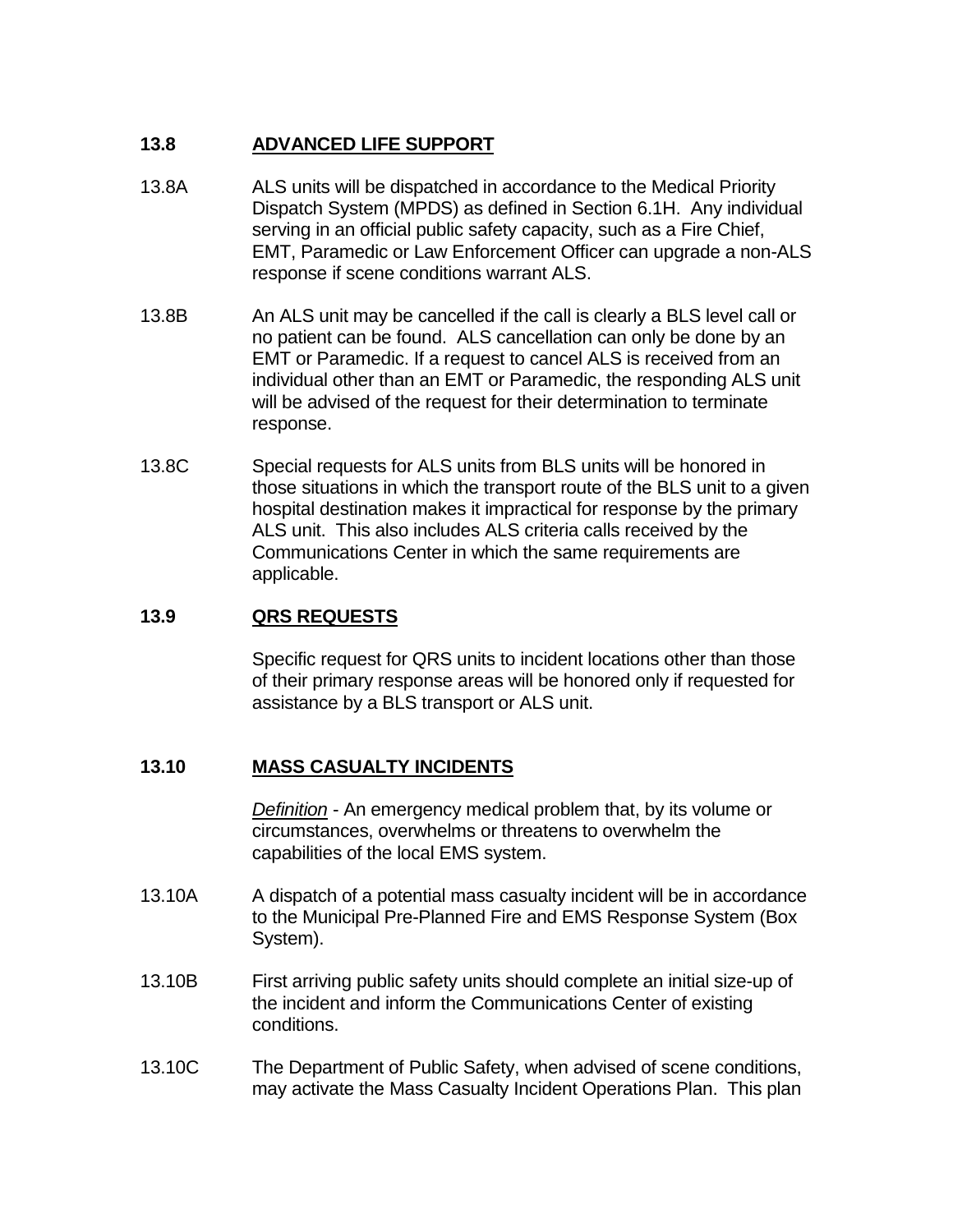has been distributed to the field services by the Department of Public Safety.

## **13.11 FIRE INCIDENTS**

- 13.11A EMS will be dispatched to fire related incidents in accordance to the Municipal Pre-Planned Fire and EMS System (Box System).
- 13.11B If injuries are reported as part of the fire related incident, EMS will be dispatched in accordance to the Medical Priority Dispatch System (MPDS) as defined in Section 6.1H. EMS response time limits from Section 13.6 will be used for injury related fire incidents.
- 13.11C EMS units dispatched on Fire Incidents where injuries are not reported will be re-dispatched if not responding four (4) minutes after initial dispatch time. If no response occurs after six (6) minutes from initial dispatch, the Incident Commander will be informed of the response failure and solicited for any additional EMS needs.
- 13.11D EMS response to fire related incidents will be on 800 MED Dispatch. EMS will assume the assigned operations talk group for any communications. Additional EMS needs at a fire incident should be relayed to the Communications Center through Incident Command. A separate operations talk group will be assigned as needed for EMS operations.

### **13.12A EMS CHIEF OFFICER COMMUNICATIONS**

Communications for EMS Chief Officers are authorized for command and control purposes. EMS will operate within the chain of command as determined by the Incident Commander. All communications for the Communications Center during incidents in which command has been established on an Ops Talk Group will be done through a unified command utilizing procedures and identity as described in Sections 11.8A and B.

- **13.12B** The following chiefs may advise status on incidents where command and control is required.
	- 1. First due BLS company chief